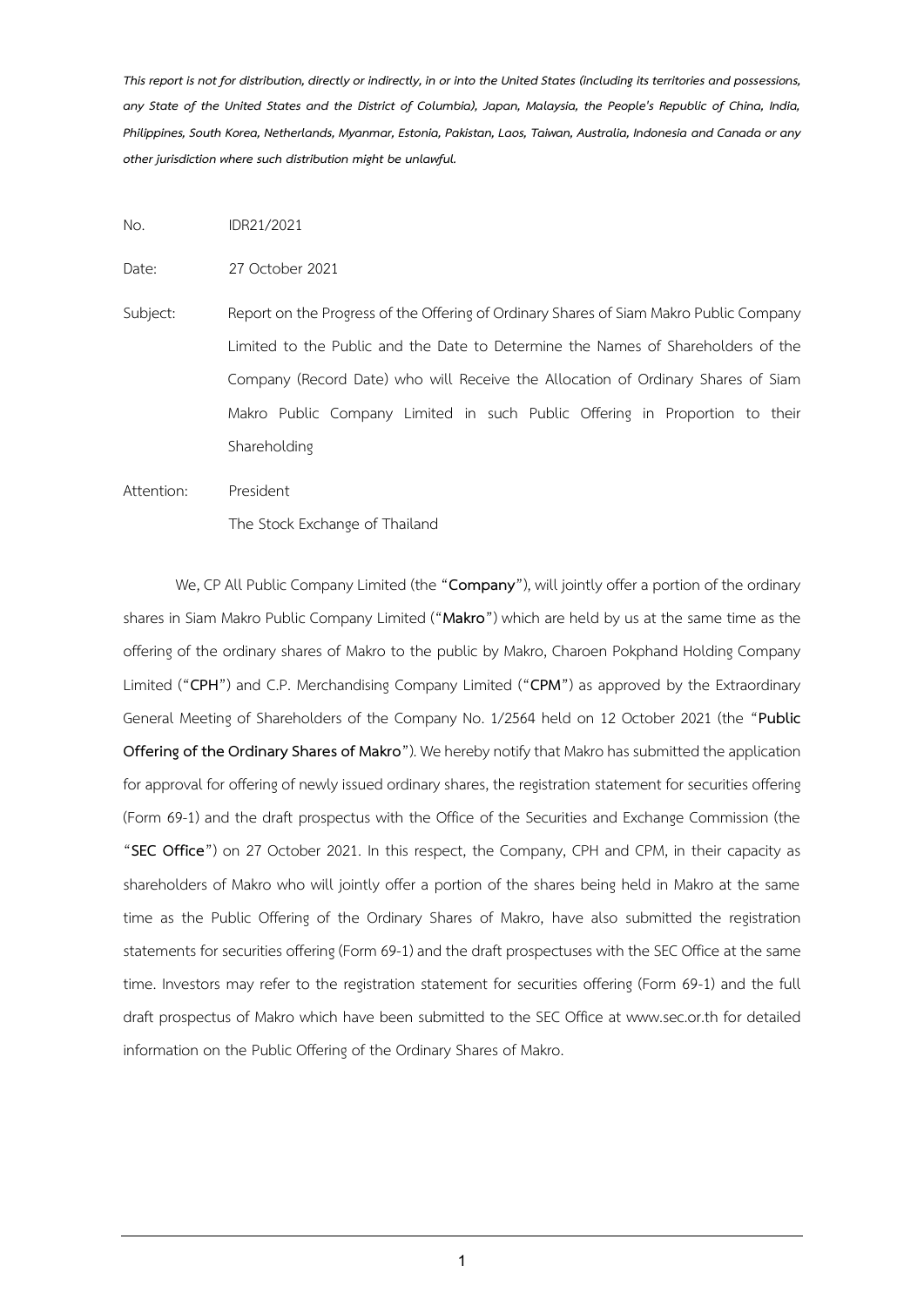Material details in relation to the Public Offering of the Ordinary Shares of Makro are as follows:

| The total number of ordinary shares of Makro that will be offered   |                                                                  | Not more than         |
|---------------------------------------------------------------------|------------------------------------------------------------------|-----------------------|
| on this occasion (the "Total Number of the Ordinary Shares of       |                                                                  | 2,270,000,000 shares  |
|                                                                     | Makro that will be Offered in the Public Offering")              |                       |
| consisting of:                                                      |                                                                  | Number of shares that |
|                                                                     |                                                                  | will be offered       |
| 1)                                                                  | The number of newly issued ordinary shares of Makro that will    | Not more than         |
|                                                                     | be offered by Makro                                              | 1,362,000,000 shares  |
| 2)                                                                  | The number of existing ordinary shares of Makro that will be     | Not more than         |
|                                                                     | offered by the Company                                           | 363,200,000 shares    |
| 3)                                                                  | The number of existing ordinary shares of Makro that will be     | Not more than         |
|                                                                     | offered by CPH                                                   | 363,200,000 shares    |
| $\left( 4\right)$                                                   | The number of existing ordinary shares of Makro that will be     | Not more than         |
|                                                                     | offered by CPM                                                   | 181,600,000 shares    |
|                                                                     | In case an over-allotment of shares is required, the number of   | Not more than         |
| existing ordinary shares of Makro that the over-allotment agent may |                                                                  | 340,500,000 shares    |
|                                                                     | request to borrow from the Company will not be more than         |                       |
|                                                                     | 340,500,000 shares, representing not more than 15 percent of the |                       |

in the Public Offering.

Total Number of the Ordinary Shares of Makro that will be Offered

The offering price to the public will be further determined following the receipt of the approval for the offering of shares to the public from the SEC Office.

With respect to the allocation of the Total Number of the Ordinary Shares of Makro that will be Offered in the Public Offering, the Board of Directors' Meeting of the Company No. 7/2021 held on 25 October 2021 resolved to approve the allocation of certain portions of the Total Number of the Ordinary Shares of Makro that will be Offered in the Public Offering and the authorisation of powers in relation to such allocation in order to allocate to (1) existing shareholders of the Company (other than the group of Charoen Pokphand Group Company Limited ("**CPG**") as specified in Form 56-1 for the year 2020 of the Company); (2) existing shareholders of Makro (other than the Company and subsidiaries of the Company, CPM and CPH); and (3) existing shareholders of Charoen Pokphand Foods Public Company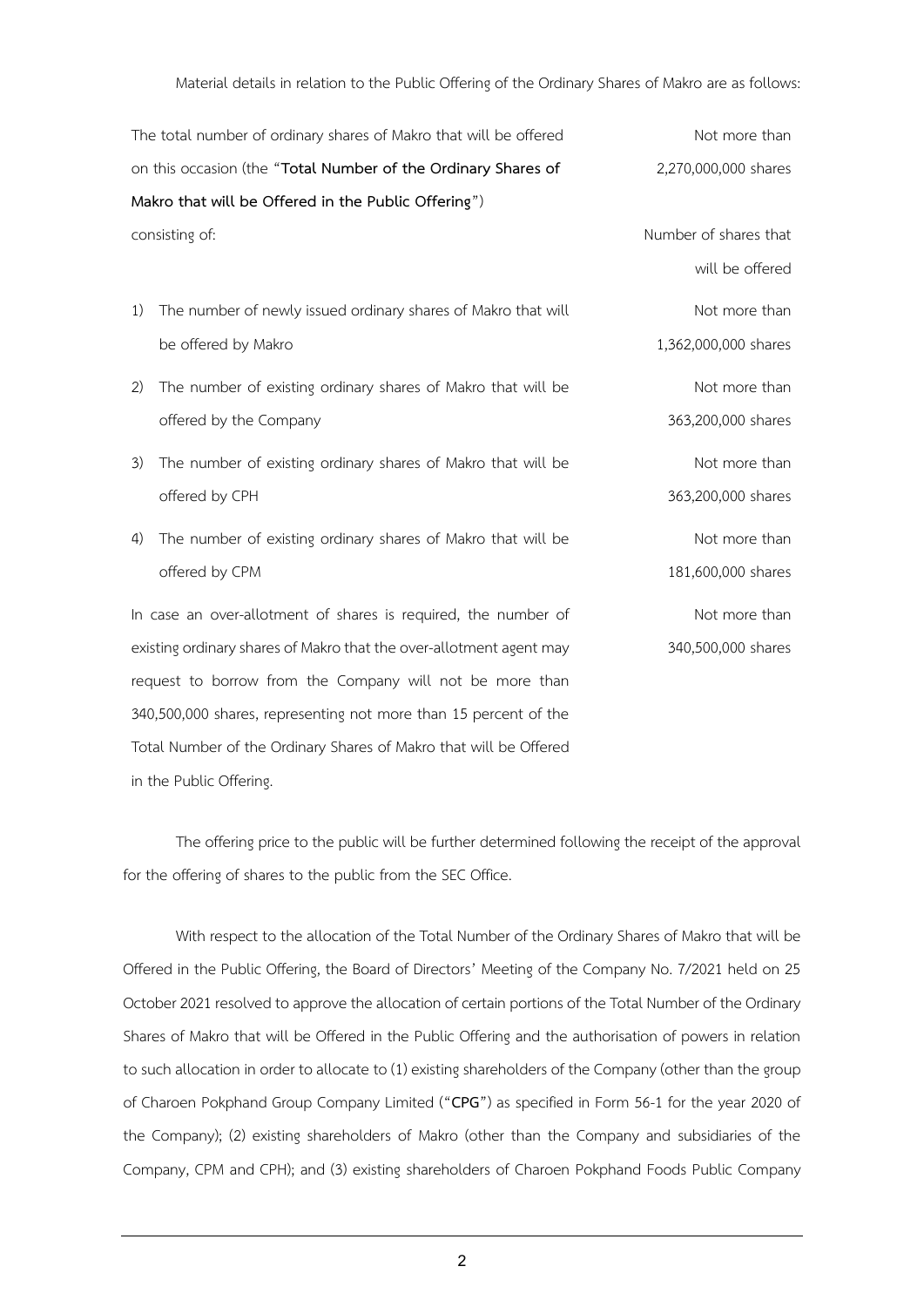Limited ("**CPF**") (other than the CPG group as specified in Form 56-1 for the year 2020 of CPF) (the "**Allocation of Certain Portions of the Total Number of the Ordinary Shares of Makro that will be Offered in the Public Offering to Existing Shareholders**"), at the offering price same as the offering price of the public offering, and in accordance with the ratio for the exercise of such rights as follows:

- (1) In respect of the allocation of ordinary shares of Makro for offering to existing shareholders of the Company (other than the CPG group as specified in Form 56-1 for the year 2020 of the Company), at the ratio of 15 ordinary shares of the Company to 1 ordinary share of Makro being offered on this occasion.
- (2) In respect of the allocation of ordinary shares of Makro for offering to existing shareholders of Makro (other than the Company and subsidiaries of the Company, CPM and CPH), at the ratio of 10 ordinary shares of Makro to 1 ordinary share of Makro being offered on this occasion.
- (3) In respect of the allocation of ordinary shares of Makro for offering to existing shareholders of CPF (other than the CPG group as specified in Form 56-1 for the year 2020 of CPF), at the ratio of 70 ordinary shares of CPF to 1 ordinary share of Makro being offered on this occasion.

In this regard, the above Board of Directors' Meeting of the Company resolved that the date to determine the names of shareholders of the Company (Record Date) who will receive the Allocation of Certain Portions of the Total Number of the Ordinary Shares of Makro that will be Offered in the Public Offering to Existing Shareholders shall be 23 November 2021. The Company, together with Makro, CPM and CPH reserve the right not to offer or allocate ordinary shares to any persons or any subscribers or any types of subscribers if such offering or allocation of ordinary shares will or may result in the Company, Makro, CPM and CPH being in violation of foreign law or rules and regulations or having obligations to carry out any actions in addition to those required under relevant Thai laws or regulations in connection with the issuance and offering of securities, or will result in the shares offering being in non-compliance with the rules, methods or conditions prescribed for the offering or allocation of shares.

The initial approaches for the offering or the Allocation of Certain Portions of the Total Number of the Ordinary Shares of Makro that will be Offered in the Public Offering to Existing Shareholders are as follows: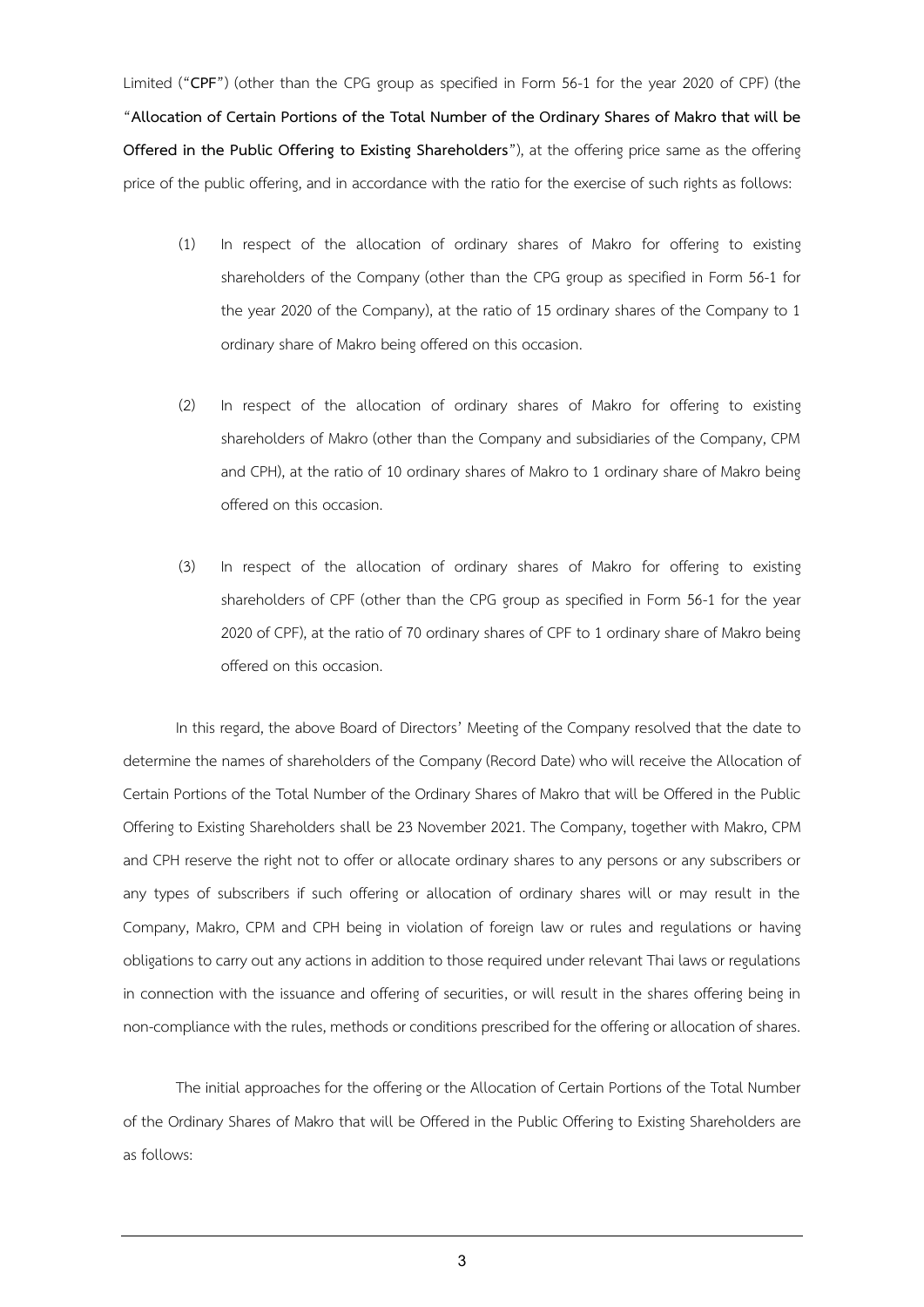- (a) The Company, Makro, CPM and CPH reserve the right to offer or allocate ordinary shares of Makro to any existing shareholder whose place of residence is outside of Thailand only if such existing shareholder can give a representation that it may lawfully be offered, subscribe for, obtain and/or receive shares of Makro in the jurisdiction in which it resides or is currently located, and reserve the right not to offer or allocate shares of Makro to any persons or any subscribers whose place of residence is in the United States of America, Japan, Malaysia, the People's Republic of China, India, Philippines, South Korea, Netherlands, Myanmar, Estonia, Pakistan, Laos, Taiwan, Australia, Indonesia and Canada, and any other jurisdictions as the Company, Makro, CPM and CPH deem appropriate.
- (b) Only those ordinary shareholders of the Company, Makro and CPF who have the rights to receive the shares allocation may indicate their intention to subscribe for ordinary shares of Makro in accordance with their allocated ratio for the exercise of such rights, or in excess of the allocated rights (oversubscription) without cap of entitled right, or below the allocated rights, or waive the subscription rights for the ordinary shares of Makro on this occasion. The ordinary shareholders of the Company, Makro and CPF who have the rights to receive the shares allocation and who have indicated their intention to oversubscribe for ordinary shares of Makro will be allocated the oversubscribed ordinary shares of Makro only if there are ordinary shares of Makro remaining after the allocation to ordinary shareholders of the Company, Makro and CPF who have the rights to receive the shares allocation and who have subscribed for the shares in accordance with their rights has been completed.
- (c) In the case where the calculation of the allocation of ordinary shares of Makro to the ordinary shareholders of the Company, Makro and CPF who have the rights to receive the shares allocation results in fractions of shares, the fraction shall be rounded off in whole. In the case where there are ordinary shares of Makro remaining after the allocation in this respect, the Company, Makro, CPM and CPH will include such remaining shares and fractions of shares from the rounding in the allocation in respect of the Public Offering of the Ordinary Shares of Makro at the same offering price.

For the Public Offering of the Ordinary Shares of Makro to achieve the most success, the Company, Makro, CPM and CPH, together with the lead underwriter and initial purchaser abroad, reserve the right to amend or supplement or determine the details and conditions relating to the Allocation of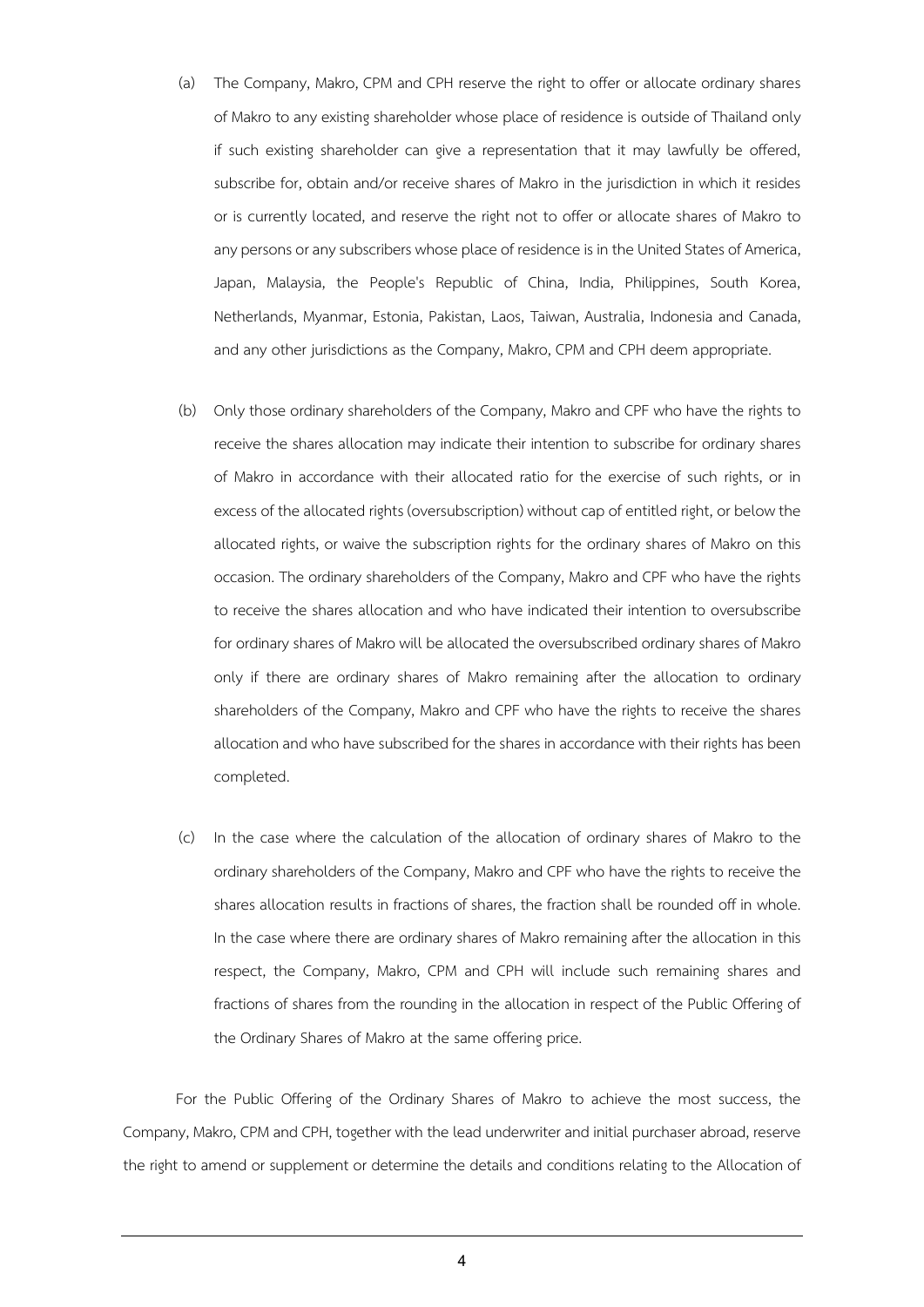Certain Portions of the Total Number of the Ordinary Shares of Makro that will be Offered in the Public Offering to Existing Shareholders, including to determine the maximum number of shares that will be allocated to existing shareholders (claw back/claw forward), and have the full discretion to determine the details and conditions relating to the Allocation of Certain Portions of the Total Number of the Ordinary Shares of Makro that will be Offered in the Public Offering to Existing Shareholders, the details and conditions of which shall be as set out in Part 3 of the registration statement for securities offering (Form 69-1) and the effective prospectus. In addition, the above allocation of ordinary shares of Makro will only occur after Makro has received the approval for the offering of newly issued ordinary shares to the public from the SEC Office and the registration statement for securities offering (Form 69-1) and the prospectus have become effective.

In this regard, the Company hereby discloses the Information Memorandum on the Board of Directors' resolution regarding the date to determine the names of shareholders of the Company (Record Date), which is on 23 November 2021 as mentioned above, via the Stock Exchange of Thailand's information system on 27 October 2021 to be in line with the submission of the application for approval for offering of newly issued ordinary shares, the registration statement for securities offering (Form 69-1) and the draft prospectus with the SEC Office on 27 October 2021 as set out above.

Please kindly be informed accordingly.

Yours faithfully,

Mr. Supot Shitgasornpongse

Company Secretary

Authorised to sign on behalf of the Company